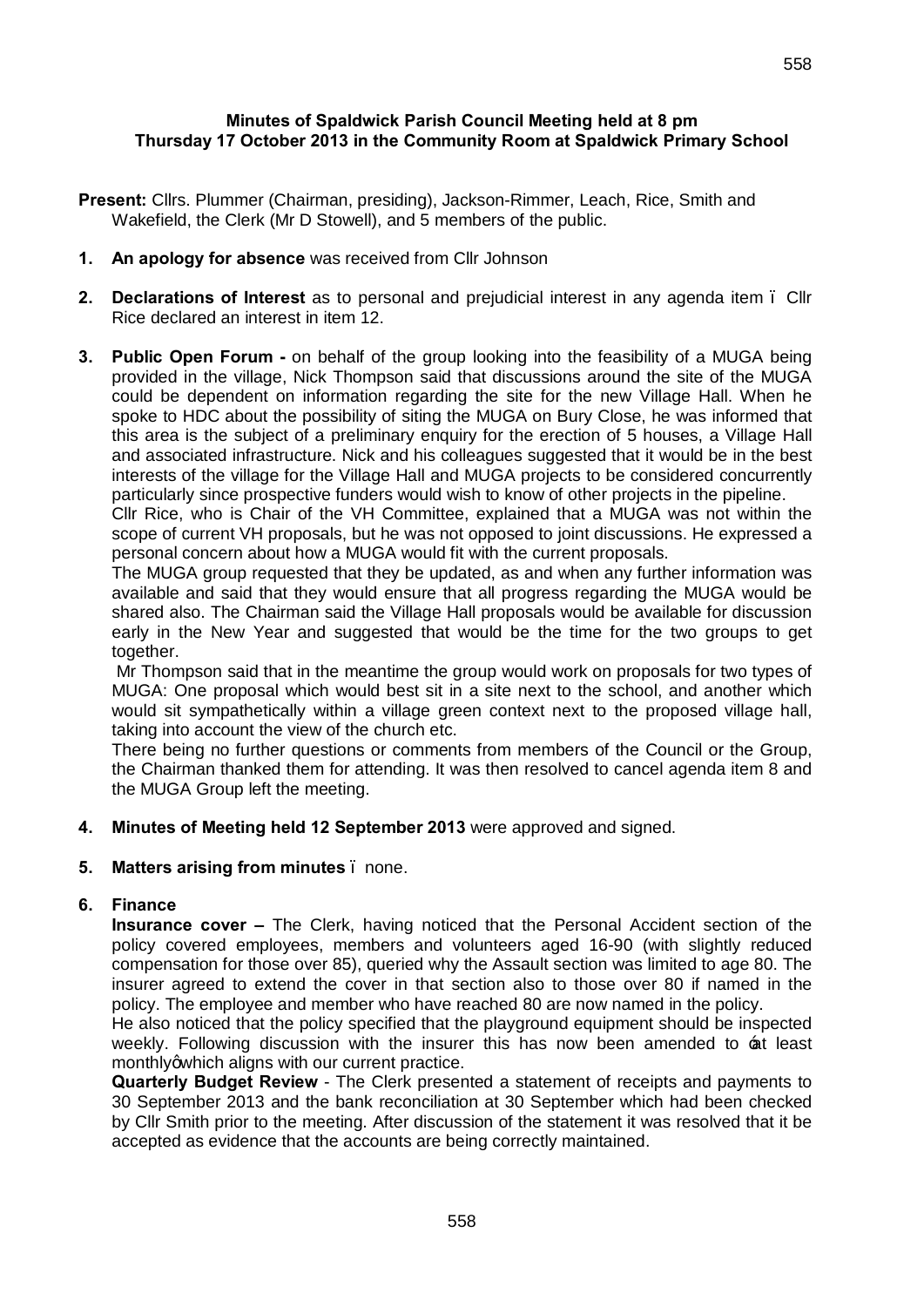**Application for funding a youth worker** – The request received at the last meeting from the Escape Youth Group for a grant of up to £900 to enable them to secure a grant of £900 from the Hinchingbrooke Trust which is conditional on matching funding being obtained, was tabled. In addition an email from Bob and Theresa Dearman, who were unable to attend the meeting, was noted. They expressed their support for the application by Escape for funding towards the employment of a Youth Officer and said \to is important for the village as a whole to support the youth and those who give up their time and energy to do  $\mathsf{so}\text{+}$ .

On behalf of Escape, Mark Sturdy reported that they had raised a further £450 from local donations leaving a gap of £450 required to match the grant from Hinchingbrooke Trust. Following a proposal by Cllr Smith it was resolved to make a grant of £450 to Escape.

### **The following payments were approved:**

100558 Hemingford Abbots Parish Council, 3 training sessions for Cllr Rice, £66.00

100559 PKF Littlejohn LLP, External audit fee, £120.00 (inc. £20.00 VAT)

100560 Wicksteed Leisure, Play area inspection, £54.00 (inc. £9.00 VAT)

100561 Escape Youth Group, £450.00 (if possible to be paid direct to the service provider, thus allowing any VAT charged to be recovered).

# **7. Planning**

# **The following application was considered**

**1301482TREE**, Felling and removal of one Ash tree, 4 Pound Close It was resolved to inform the LPA that the Parish Council had no objection to this proposal. **Recent Local Planning Authority decisions / reports** – none relevant to Spaldwick

**8. To receive and discuss MUGA (Multi use games area) Progress Report -** cancelled

# **9. Assets – Provision / Maintenance – progress reports**

**Bench at Belton's Hill** – concrete base was installed 5 October. It was noted that the contractor would like to have the seat on site for fixing before the clocks go back.

War Memorial Refurbishment . The Clerk tabled estimates of the cost of providing 2 black granite plaques with all the names engraved and gold filled. As the estimates were considerably higher than the original estimates for recutting the existing lettering and filling with black paint, the Clerk is to obtain competitive quotations and to obtain comments from the War Memorial trust before a decision is made on the way forward.

**Seat on Green** – awaiting painting. Cllrs Plummer & Leach will carry out the work.

**Children's Play Area** . Wicksteed the proport highlighted the need for filling gaps between the safety surface tiles, resetting one loose kerb edge, replacement of a deformed swing seat, and adjusting the spring to slow closing of gate. Due to the high cost estimated by Wicksteed and the difficulty in using voluntary labour for the work, two further quotations have been obtained. The possibility of hiring labour from a local parish council who have done similar work in-house is also being investigated. To meet the insurance terms a quotation for a sign detailing any information that is necessary for the safe use of the equipment and clearly stating any restrictions on its use is to be obtained.

It was noted that Fergusong will cut the hedges and shrubs in early December.

# **10. Highways, footpaths, byways etc.**

# **Street Lighting PFI** – nothing to report

**Bury Close** . The two footpaths have now been cut . thanks to Mick Ager pushing this. Long Lane . The CCC ROW Officer is obtaining a quote to put down some road planings behind the houses, on receipt of which he will then try to find funding from within CCC. **Village Grass Cutting** – The costs for adding further areas to the contract are awaited.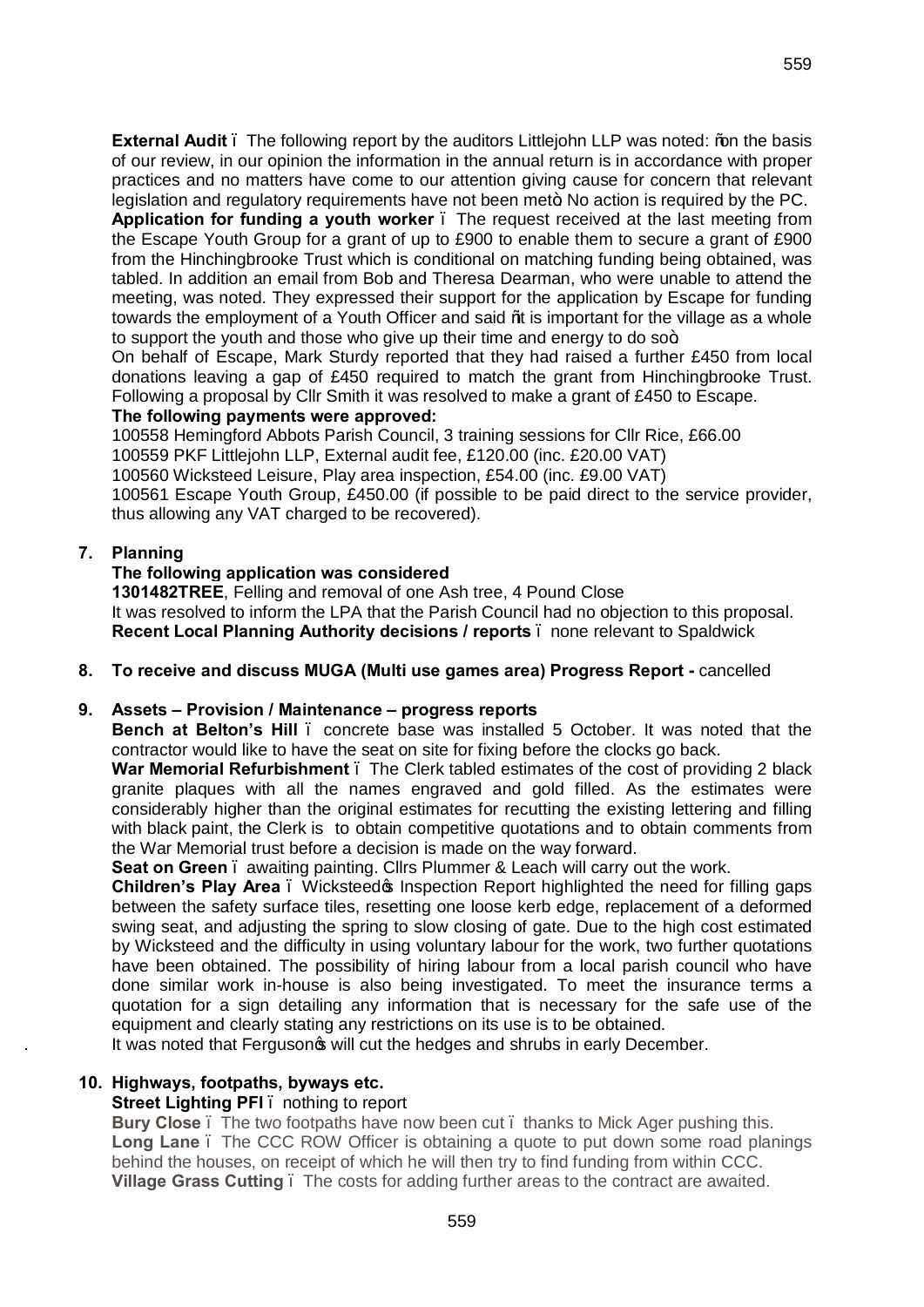**Overgrowing hedges** – action has been taken by the residents to cut these back **Spaldwick / Stow Longa Road resurfacing .** The white lines have recently been reinstated. The Clerk is to pass comments on inconsistency of the work to CCC.

**Footway and Kerb refurbishment o/s 2 – 6 Stow Road . currently being carried out.** 

**Other planned works by CCC –** Investigation into surface water drainage problem in Stow Road between Royston Avenue and Thrapston Road; and extension of the kerbside drain grating o/s 17-19 Thrapston Road.

**Tree planting scheme** . It was agreed that Cllrs Plummer and Smith will submit a request to HDC for a few trees to be supplied free of charge for planting at sites in the parish area.

- **11. Bus Service changes**  awaiting meeting of County, District and Parish representatives to be convened by Cambs Future Transport team.
- **12. Parish Council website**  It was resolved to accept the offer of Cllr Rice to continue to host the parish councilos website using a new company at a cost to the Council of £50 p.a. N.B. Cllr Rice left the meeting after explaining the reasons why a change is necessary and took no further part in the discussion.
- **13. 'West Hunts' Local Joint Committee (LJC)**  A report by the Clerk, which had been circulated prior to the meeting, regarding an HDC proposal for the formation of a LJC comprising representatives of 17 local parish councils and the District and County councillors was noted. The Clerk suggested that Spaldwick PC should consider appointing a delegate and substitute to the LJC, and also consider whether to offer to host a meeting and / or offer to provide the secretary for one meeting.

Following discussion in which there was no support for the idea of a LJC, it was resolved not to appoint a delegate and not to offer a meeting place or a secretarial service.

### **14. Correspondence -** Receipt of the following correspondence was noted.

**Jason Ablewhite, Executive Leader HDC** emailed as follows on 27 September:

At the HDC meeting held on 25 September it was decided that there will be no further grants to towns and parishes I wanted to inform you so that you can take account of this in your budgeting and precept decisions. As well as the obvious question of wishing to minimise necessary service cuts two other issues were raised. One referred to the danger of Parishes and Towns becoming too dependent on the District Council – a problem that is only too real for the District in its financial relationship with the Government. There was also concern at the significant number of Towns and Parishes that took the grant but did not reduce their precept level to protect the public from increases.

**Openness and transparency on personal interests, A guide for councillors** – A new guide dated September 2013 has been published by DCLG. (copy with agenda).

**Cambridgeshire County Council Briefing** – October briefing received from County Cllr Bywater has been circulated by email.

**OUR PLACE** – letter from Don Foster MP (when Parliamentary Under Secretary of State DCLG) to Parish Councils inviting participation in this programme. (copy with agenda)

**Hunts Forum of Voluntary Organisations - AGM, 6 pm Thursday 14 November at the Civic Suite, Pathfinder House. Theme is: "CHANGE" Speaker Jonathan Clark, Policy & Learning Manager, BIG Lottery Fund, East of England**

**CAPALC, SOCIAL MEDIA TRAINING for parish councils and community groups, Friday 22 November at the Glebe Hall, Parish Council Offices, Sutton CB6 2RB. £25 per delegate.**

**CAPALC, AGM, Impington, Cambridge Monday 9 December 7 pm – 9 pm**

**CCC Networking Meetings Regarding Parish Paths** - Mick Ager will attend, probably at Sawtry 19 November.